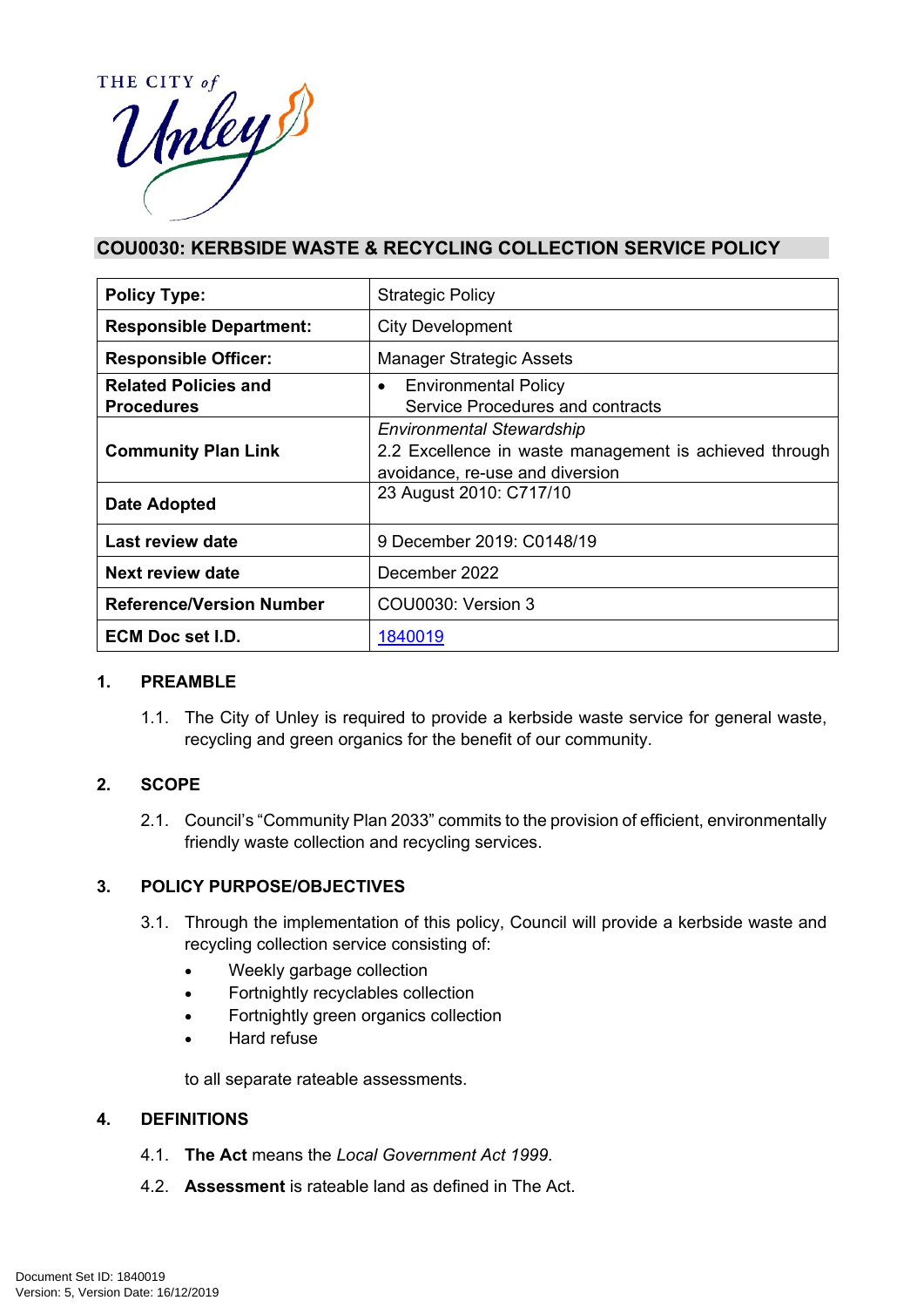- 4.3. **Bin** is a 140 or 240 litre mobile garbage bin (MGB) or such other size as approved by Council.
- 4.4. **Council** means the City of Unley including any of its authorised representatives or staff under the delegated authority of Council.
- 4.5. **Garbage** is that part of the waste stream remaining after the removal of Recyclables and Green Organics, and includes refuse and rubbish (also known as Municipal Sold Waste - MSW).
- 4.6. **Green Organics** means:
	- small prunings, cuttings and branches no larger than one metre long and 50 millimetres diameter;
	- lawn clippings, leaves, weeds and cut flowers;
	- any other materials as included by Council from time to time (e.g. food organics);
	- Food Waste and compostable (e.g. paper towel and tissues).
- 4.7. **Recyclables** means the following containers, packages and products:
	- newspapers, magazines, junk mail, stationery, office paper, envelopes, telephone books, egg cartons, cardboard;
	- liquid, paperboard cartons:
	- glass bottles and jars (excluding crockery);
	- aluminium rigid and semi rigid packaging;
	- all rigid plastic packaging;
	- steel rigid packaging, including aerosol cans;
	- any other recyclables as nominated by Council.
- 4.8. **Standard Entitlement** as per Service Operating Procedures and Service Contracts.
- 4.9. **Waste** means any discarded object or material (whether or not it has any apparent value).

# **5. ROLES AND RESPONSIBILITIES**

- 5.1. This Policy will be administered on behalf of Council by the:
	- Waste Management Officer
	- Manager Strategic Assets
	- General Manager City Development

# **6. POLICY STATEMENT**

This Policy sets out the entitlement of any property to a kerbside waste and recycling collection service and applies to all ratepayers in the City of Unley.

# **6.1 General**

- 6.1.1 Each rateable assessment (except an assessment that has been assessed as vacant land) is entitled to one garbage, one recyclables, and one green organics collection service regardless of the size or type of the premises, subject to the relevant conditions below:
- 6.1.2 In locations where multiple tenancies exist within a single assessment, the assessable property is only entitled to one standard entitlement, unless otherwise approved within this policy.

THE CITY of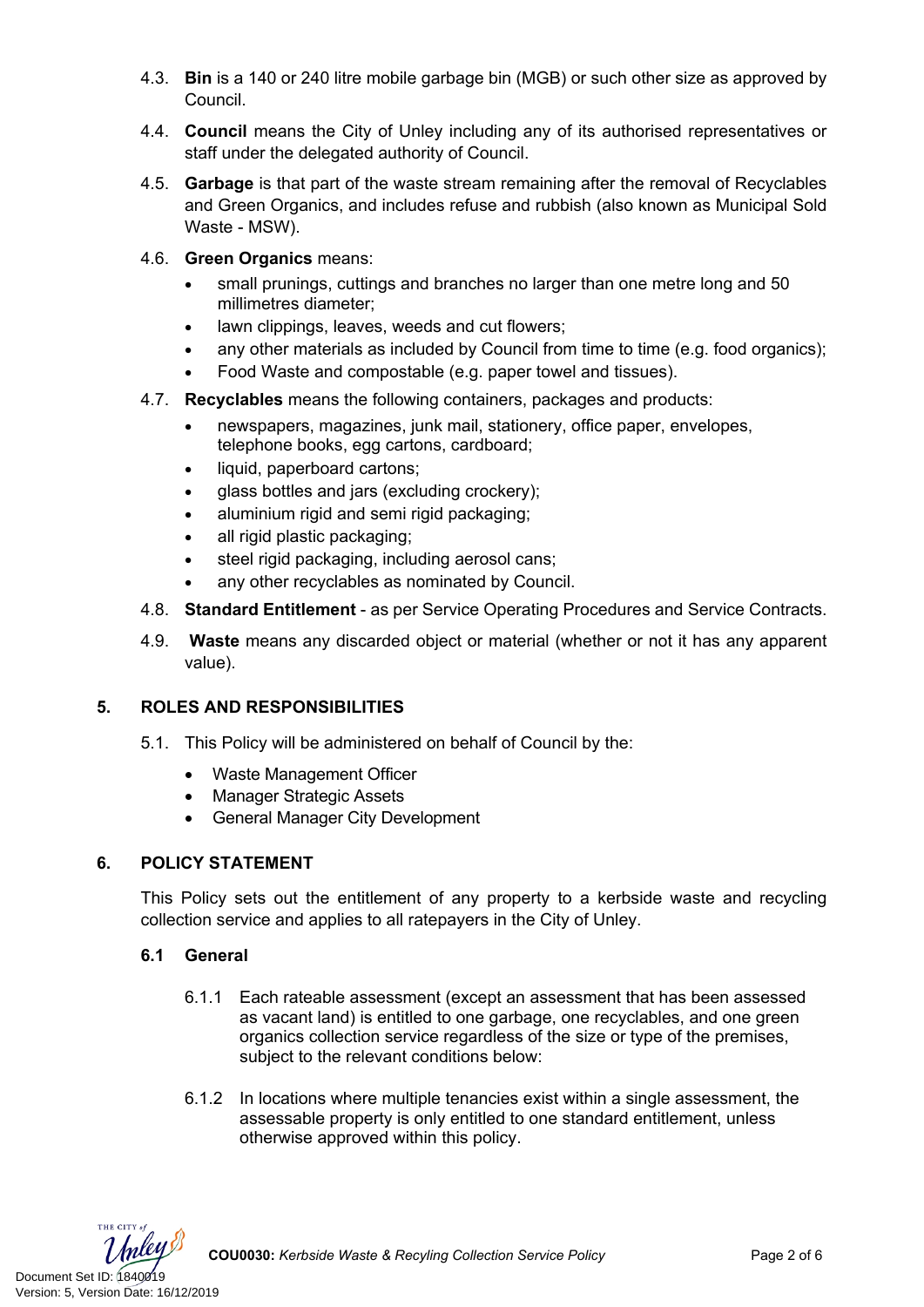- 6.1.3 Bins are allocated to each assessment and must remain on the premises in the event of a change of property ownership or tenancy.
- 6.1.4 All bins remain the property of Council, with on-going repair and replacement carried out by Council's Contractor.
- 6.1.5 The supply and collection of extra bins in addition to the standard entitlement, is by arrangement with Council's Contractor on an agreed fee for service basis, after approval by Council. The annual fee is set by Council and payable to Council's Contractor. Businesses are not entitled to additional bins, exceptions being schools, education and health premises (see section 6.6).
- 6.1.6 Council's Contractor will replace all stolen bins provided that the theft has been reported to Police via the SAPOL Lost Property on-line, and a Police report number obtained and provided to Council's Contractor.
- 6.1.7 Residents and organisations are encouraged to identify and facilitate solutions to their waste management issues, associated with this Policy.
- 6.1.8 The Chief Executive Officer has delegated authority to approve waste management solutions where the resident or organisation can demonstrate exceptional circumstances that require a variance of this policy and that the solution/s have little or no cost implication for Council or Council's Contractor.

# **6.2 Garbage Collection Service**

- 6.2.1 The garbage collection service is available to domestic and non-domestic premises, lessees of Council owned properties, and other premises as defined in section 6.6.
- 6.2.2 The garbage service will use a 140 litre MGB, collected weekly. The bins are identified by Council's logo and a blue lid.
- 6.2.3 Premises with an existing 240 litre garbage MGB must retain this bin until it is replaced by a standard 140 MGB as the 240L bin becomes damaged.
- 6.2.4 In the case of strata title, multi-unit, or similar high-density dwellings, garbage bins should be shared between properties. Requests to Council for premises to share garbage bins must be endorsed by the Property/Strata Management Company, Housing Trust, or relevant Body Corporate. Sharing arrangements may be subsequently varied at any time subject to the above endorsements.

# **6.3 Recyclables Collection Service**

- 6.3.1 The recyclables collection service is available to domestic and non-domestic premises, lessees of Council-owned properties and other premises as defined in section 6.6.
- 6.3.2 The recycling service uses a 240-litre MGB, collected fortnightly. The bins are identified by Council's logo and a yellow lid.
- 6.3.3 In the case of strata title, multi-unit, or similar high-density dwellings, recycling bins should be shared between properties. Requests to Council for premises to share recycling bins must be endorsed by the Property/Strata Management

THE CITY of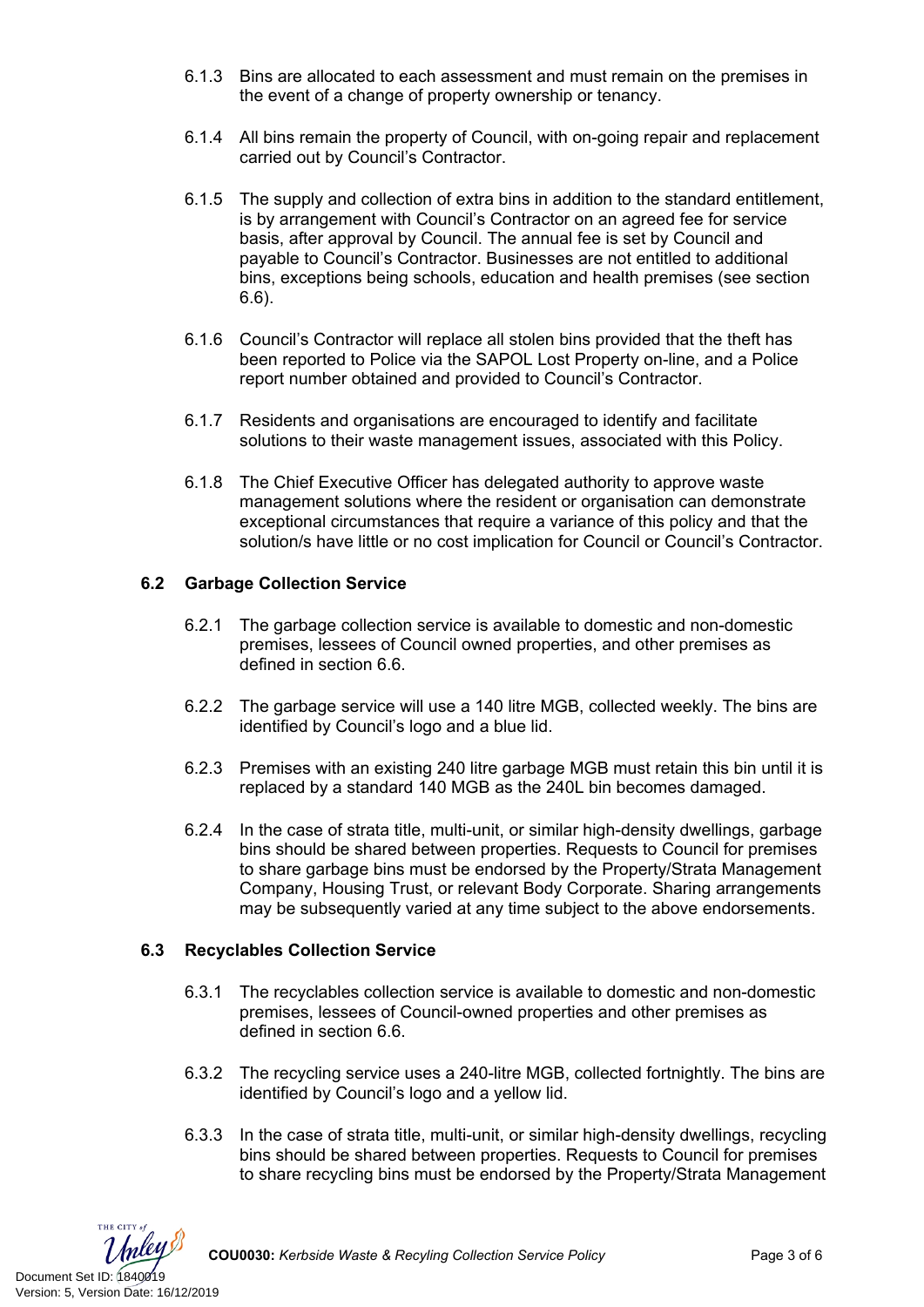Company, Housing Trust, or relevant Body Corporate. Sharing arrangements may be subsequently varied at any time subject to the above endorsements.

#### **6.4 Green Organics Collection Service**

- 6.4.1 The green organics collection service is available to domestic and nondomestic premises, lessees of Council-owned properties and other premises as defined in section 6.6.
- 6.4.2 For non-domestic premises a green organics bin is available on request to Council subject to a demonstrated need.
- 6.4.3 The green organics service is a 240-litre MGB, collected fortnightly. The bins are identified by Council's logo and a green lid. Bins in service prior to 2007 retain the current grey lid until replaced.
- 6.4.4. In the case of strata title, multi-unit, or similar high-density dwellings, green organics bins should be shared between premises. Requests to Council for properties to share green organics bins must be endorsed by the Property/Strata Management Company, Housing Trust, or relevant Body Corporate. Sharing arrangements may be subsequently varied subject to the above endorsements.
- 6.4.5 In some locations a green organics service may not be provided if alternative services are provided by the Body Corporate, or if the property landscape clearly does not warrant provision of a green organics collection service.

#### **6.5 Business, Industrial and Commercial Premises**

- 6.5.1 It is not Council's responsibility to collect waste generated by the activities of business, industrial or commercial premises. A kerbside waste and recycling collection service is provided within this Policy to encourage correct disposal and recycling of domestic level waste (e.g. staff lunch rooms).
- 6.5.2 Additional services are not available through Council to an individual business, industrial or commercial premises. Each business must access commercial waste and recycling collection suppliers for any needs in excess of the kerbside collection services defined within this Policy.
- 6.5.3 A multiple tenancy on a single assessment can apply for a kerbside waste and recycling collection service on a fee-for-service basis as detailed in section 6.1.

#### **6.6 Council Owned Properties and Other Premises**

- 6.6.1 This category includes schools, community groups, sports clubs, health services, religious centres, child or aged care.
- 6.6.2 In addition to the above, a discretionary provision also allows Council to deliver a domestic kerbside waste and recycling collection service to other groups, organisations, or activities that can demonstrate they are of a general benefit or that they operate in the community's best interest on a not-for-profit basis.

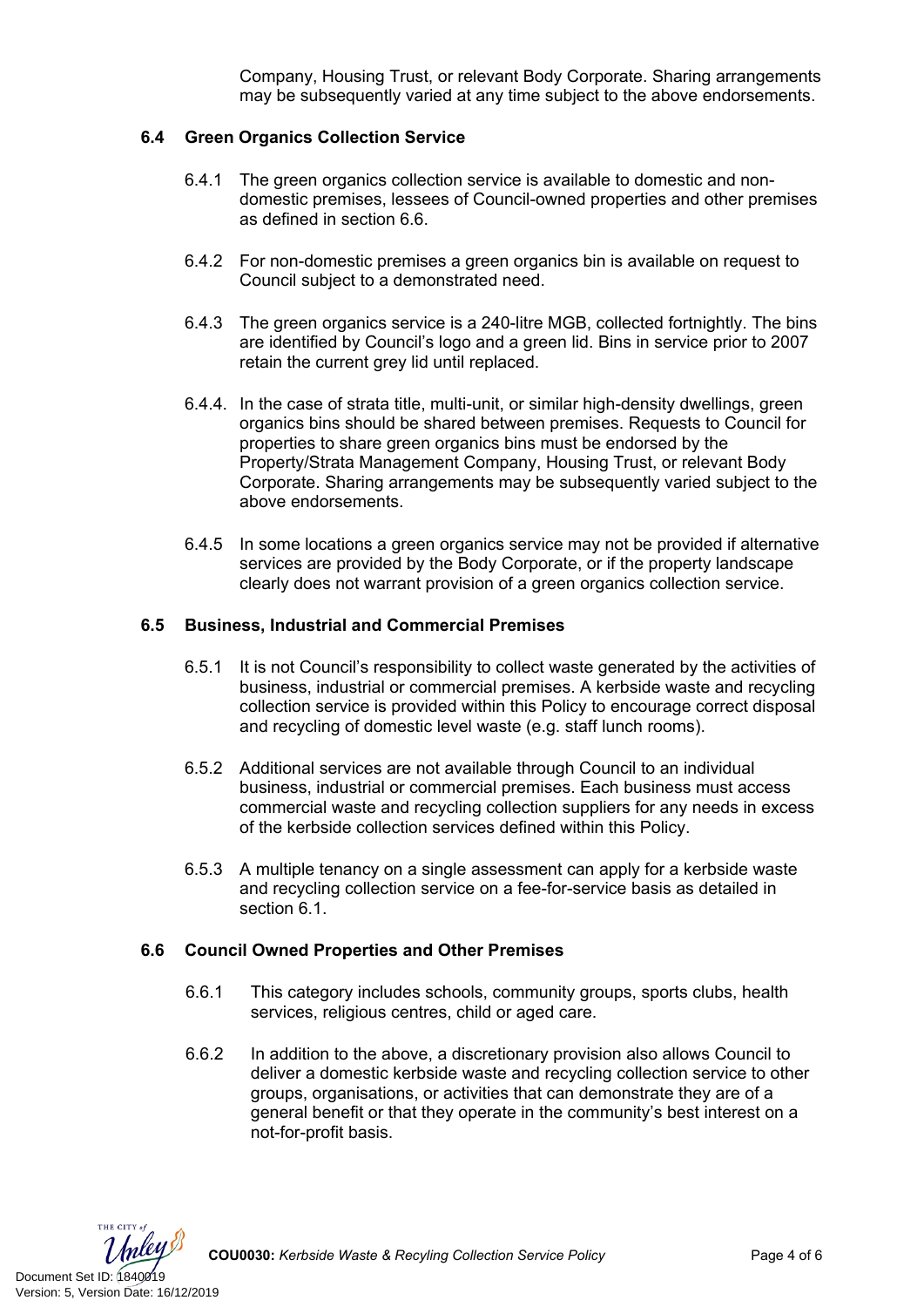6.6.3 Premises/organisations in this category, and leased Council-owned properties not otherwise defined, will be provided with the kerbside waste and recycling collection service detailed in sections 6.1, 6.2, 6.3 and 6.4 of this Policy.

# **6.7 Collection Times**

- 6.7.1 All services to any property are provided on the same day of the week between the hours of 7.00am and 7.00pm, except where varied by Council in exceptional circumstances.
- 6.7.2 It is the occupier's responsibility to remove bins from the kerbside within 24 hours of being emptied.
- 6.7.3 Recycling bins are emptied once a fortnight on the same day of the week as the weekly domestic waste collection, and green organics bins are emptied on alternate weeks to the recycling bins.
- 6.7.4 Where a regular collection day falls on a public holiday, all services continue on the same day as normal unless otherwise advised, with the exception of Good Friday and Christmas Day. Any such changes are shown on the collection calendar, Council's website and advertised in the local newspaper.

# **6.8 Prohibited Waste**

- 6.8.1 The following substances are **prohibited** from collection by the Council Waste Collection Service:
	- Hot ashes; liquids; dust and fine loose material unless it is securely wrapped in paper; pool chemicals; paints, varnishes and solvents; listed waste (refer to Schedule 1 of the Environment Protection Act); car batteries; acids and alkalis; soil, sand, gravel, rocks; building materials including concrete, bricks, masonry, tiles; asbestos; bitumen; vehicle bodies, engines and parts; tyres; explosives and ammunition; gas bottles; medical waste (includes prescribed waste from dental and veterinary practices); wastes resulting from medical or veterinary research; radioactive waste; and
	- Any other item or substance that could constitute a hazard to the waste collectors, to the mechanism of the collection vehicle and/or to the environment at large.

# **6.9 Refusal of Service**

- 6.9.1 Service is refused in circumstances where:
	- The approved waste collection container is not used:
	- The bin contains prohibited waste as detailed in section 6.8;
	- A bin and its contents weigh more than 50kg;
	- A bin is placed in a location that cannot be *easily* accessed by the collection vehicle;
	- Recyclables or green organics are contaminated with other materials; or
	- There is repeated and recorded misuse of the bin;
	- An occupier has repeatedly failed to remove bins from the kerbside within 24 hours of being emptied.

THE CITY